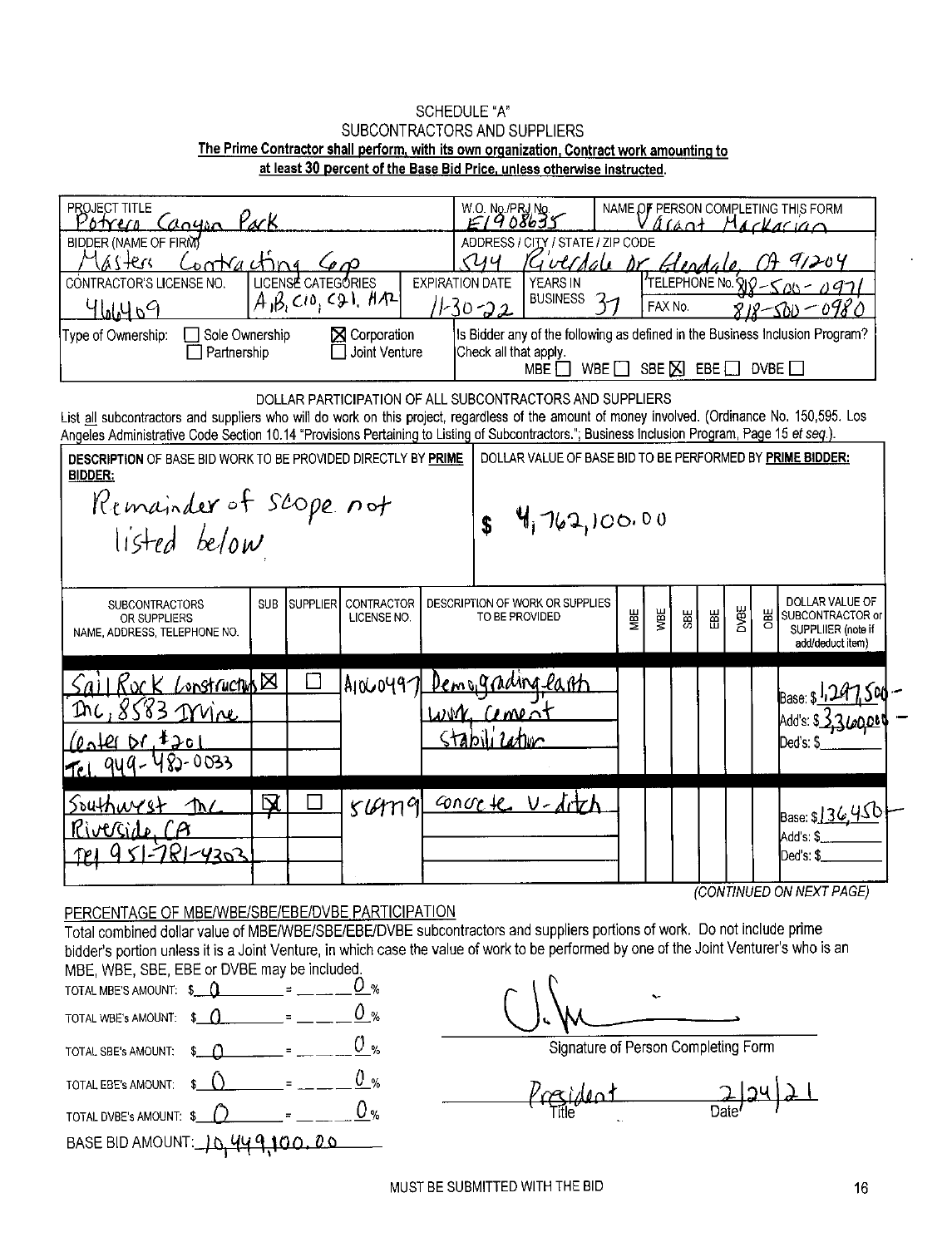| SUBCONTRACTORS OR SUPPLIERS<br>NAME, ADDRESS, TELEPHONE NO. | <b>SUB</b>   | <b>SUPPLIER</b> | CONTRACTOR<br>LICENSE NO. | DESCRIPTION OF WORK OR SUPPLIES<br>TO BE PROVIDED | MBE | уBE | SBE | ₩ | DVBE | 岁 | DOLLAR VALUE OF<br>SUBCONTRACTOR or<br>SUPPLIIER (note if<br>add/deduct item) |
|-------------------------------------------------------------|--------------|-----------------|---------------------------|---------------------------------------------------|-----|-----|-----|---|------|---|-------------------------------------------------------------------------------|
| Macina Landsiape<br>$Andhifn, CA$<br>$+1, 714-039-6600$     | 风            |                 | 492862                    | landslape 1 myation                               |     |     |     |   |      |   | 2, 243, 500<br>Add's: \$25,500<br>Ded's: \$_                                  |
| $L_{\Omega}$<br>Monraig CA<br>Cost - 256-4400               | <u>风</u>     |                 |                           | $791060$ electrical                               |     |     |     |   |      |   | $22000 -$ Base: \$<br>Add's: \$<br>Ded's: \$                                  |
| <u>TWC</u><br>Bloomington CA<br>909-421-4450                | $\mathbf{Q}$ |                 | 934352                    | Chash link lene                                   |     |     |     |   |      |   | Base: \$14000<br>Add's: \$<br>Ded's: \$                                       |
| andmork Surveying 5<br>$Hshlad, AB$<br>Tel 0909-863-9044    |              |                 | LS 5439                   | Jerveying                                         |     |     |     |   |      |   | Base: \$ 25,000<br>Add's: \$<br>Ded's: \$                                     |
| Lec Paving Grad D<br>Los Angeles CA                         |              |                 | 103645                    | <i>lavi</i> ng                                    |     |     |     |   |      |   | Base: \$700.00P<br>Add's: \$__<br>Ded's: \$                                   |
| Norfort onc<br>Pracho Cucanonica                            | 又            |                 | 868794                    | ift sta fin                                       |     |     |     |   |      |   | Base: \$47500<br>Add's: \$__<br>Ded's: \$____                                 |
|                                                             |              | $\Box$          |                           |                                                   |     |     |     |   |      |   | Base: \$<br>Add's: \$____<br>Ded's: \$                                        |
|                                                             | $\Box$       | $\Box$          |                           |                                                   |     |     |     |   |      |   | Base: \$<br>Add s: \$<br>Ded's: \$                                            |

## SCHEDULE "A" (Continued)<br>SUBCONTRACTORS AND SUPPLIERS